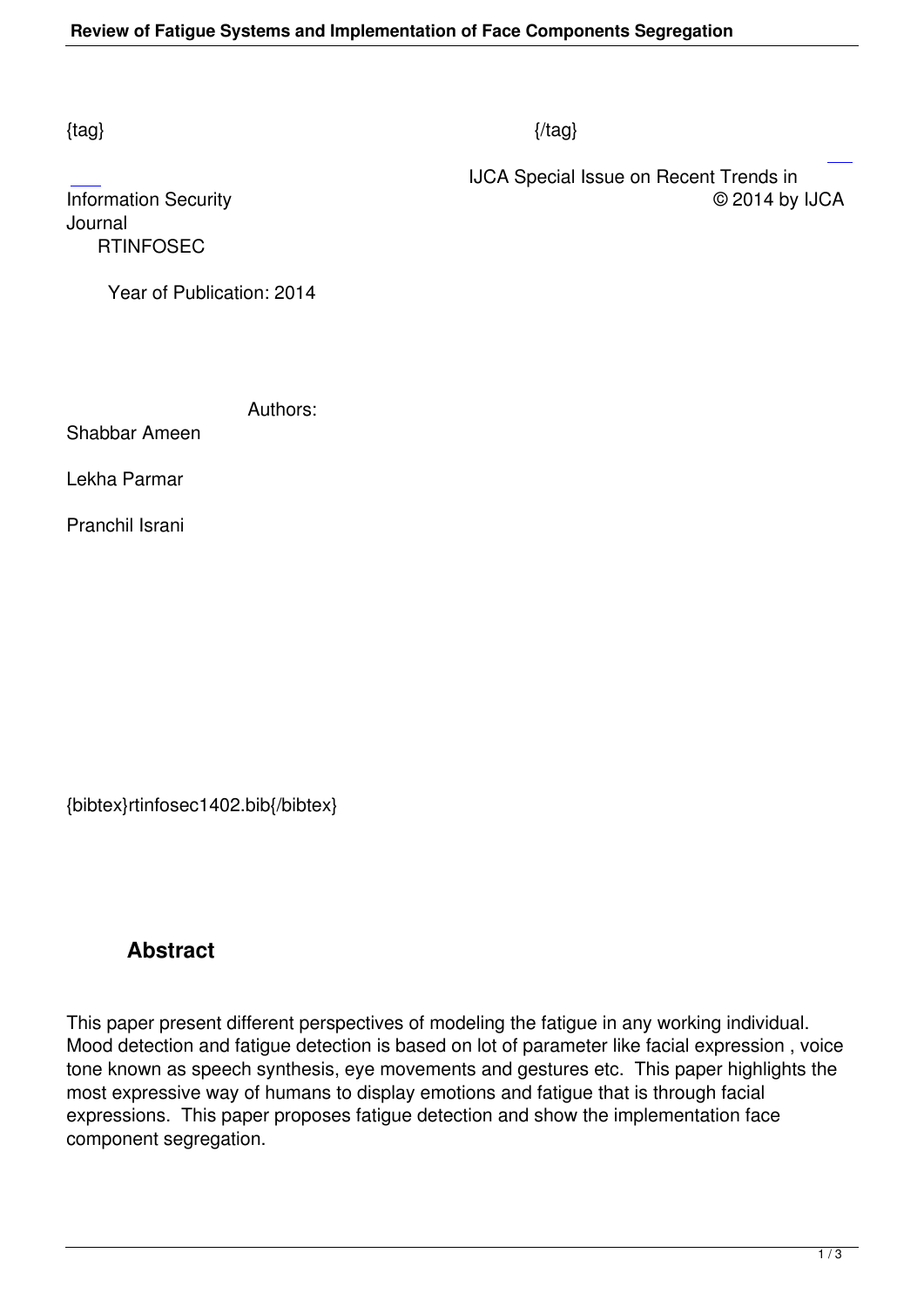## **ences**

Lal, S. K. L., Craig, & quot; Development of an Algorithm for an EEG-based Driver Fatigue Countermeasure, & quot; Journal of Safety Research, vol. 34, pp. 321-328, 2003.

Akira Kuramori, Noritaka Koguchi, " Evaluation of Effects of Drivability on Driver Workload by Using Elec- tromyogram, & quot; JSAE Review, vol. 25, pp. 91-98, 2004.

Byung-Chan Chang, Jung-Eun Lim, Hae-Jin Kim, et al, "A Study of Classification of the Level of Sleepiness for the Drowsy Driving Prevention, & quot; Proc. SICE Annual Conference, pp. 3084-3089, 2007.

Yoshihiro Takei, and Yoshimi Furu- kawa, " Estimate of driver' sfatique through steering motion, & quot; Proc. IEEE International Conference on Systems, Man and Cybernetics, vol. 2, pp. 1765-1770, 2005.

Erez Dagan, Ofer Mano, Gideon P. Stein, " Forward Collision Warn- ing with a Single Camera, & quot; Proc. In- telligent Vehicles Symposium, pp. 37- 42, 2004.

Nikolaos P, & quot; Vision-based Detection of Driver Fatigue, & quot; Proc. IEEE Internetional Conference on Intelligent Transportation, 2000.

Wen-Bing Horng, Chih-Yuan Chen, Yi Chang, et al, " Driver Fatigue De- tection Based on Eye Tracking and Dynamic Template Matching, & quot; Proc. of the 2004 IEEE International Con- ference on Networking, Sensing & Control, pp. 7-12, 2004

Zutao Zhang, Jiashu Zhang, & quot; A New Real-Time Eye Tracking for Driver Fatigue Detection, & quot; Proc. 2006 6th In- ternational Conference on ITS Tele- communications, pp8-11,2006.

Abdelfattah Fawky, Sherif Khalil, and Maha Elsabrouty, & quot: Eye Detection to Assist Drowsy Drivers, & quot; IEEE. pp. 131-134, 2007.

Qiang Ji, Zhiwei Zhu, and Peilin Lan, " Real-Time Nonintrusive Monitoring and Prediction of Driver Fatigue, & quot; IEEE Transaction on vehicular tech- nology, vol. 53, no. 4, pp. 657-662, 2004.

Wen-Hui Dong, Xiao-Juan Wu, " Driver Fatigue Detection Based on the Distance of Eyelid, & quot; Proc. IEEE Int. Workshop VLSI Design & Video, Tech., pp. 28-30, 2005

Yong Du 1Peijun Ma 1Xiaohong Su 1 Yingjun Zhang 1, " Proceedings of the 11th Joint Conference on Information Sciences (2008) & quot; Published by Atlantis Press.

Suvarna Hajare, & quot; Analyzing the Biosignal to Make Fatigue Measurement as a parameter for Mood Detection", 2nd National Conference on Information and Communication Technology (NCICT) 2011 Proceedings published in International Journal of Computer Applications (IJCA)

Suwarna Hajare, & 8 au at: (IJCSIT) International Journal of Computer Science and Information Technologies", Vol. 3 (3), 2012,4469 - 4472-4469

Industry & Investment NSW for and on behalf of The State of NSW -2009" Development and implementation of a Fatigue Management Plan for the NSW mining and extractives industry" ,December 2009, version 1.0.

> **Index Terms**  Computer Science **Pattern Recognition**

## **Refer**